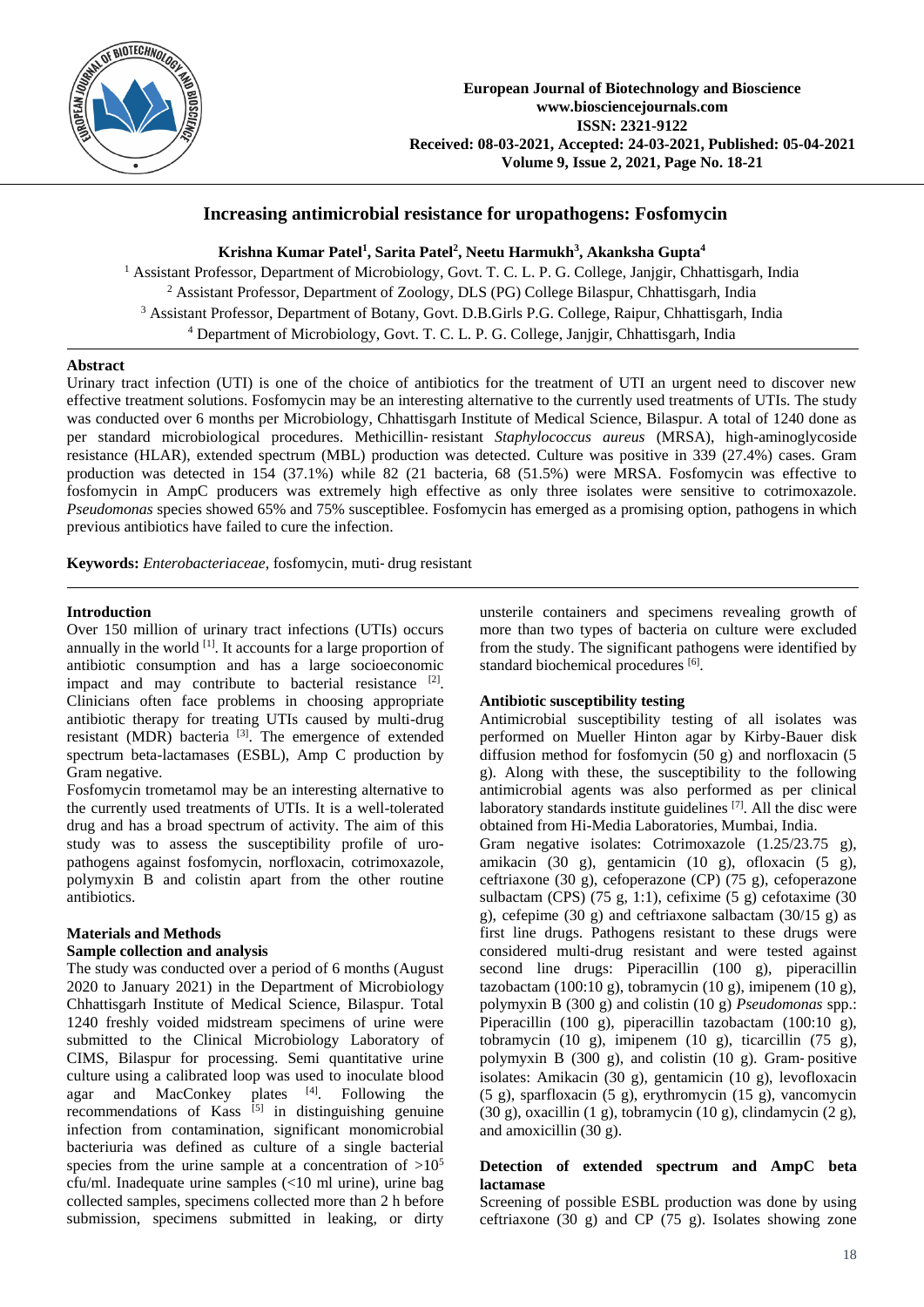diameter less than 25 mm for ceftriaxone and less than 19 mm for CP were subsequently confirmed by disc potentiating test using CP and CPS combination [8]. Organism sensitive to cefoxitin and resistant to cefoperazone‑salbactam and piper acillin‑ tazobactam combination were considered to be Amp C producers [9].

#### **Detection of metallo beta lactamases**

Imipenem resistant isolates were tested for metallo‑ beta‑ lactamases (MBL) production by modified Hodge test and Double Disc synergy test using EDTA  $[7]$ . Screening for methicillin resistance in *Staphylococcus* species and high-level aminoglycoside resistance in enterococci Test was performed on Muller Hilton agar with 4% NaCl using oxacillin 1 g disc. Isolates showing a reduction in zone size <13 mm were considered resistant. In case of enterococci, high-level aminoglycoside resistance (HLAR) was detected using high content gentamycin (120 g) and streptomycin (300 g).

### **Results**

Of 1240 urine samples, 339 (27.4%) were culture positive. Majority were females  $(n = 942)$  76% and the female to male ratio was 4:1. Gram‑ negative bacilli of which 371 (73.8%) belonged to *Enterobacteriaceae* family. In the *Enterobacteriaceae* group, the frequency of *Escherichia coli* and *Klebsiella pneumoniae* were 90% and 6%, respectively. Etiological profile is shown in Tables 1. In addition, 4% of total isolates were non-enterobacteriaceae Gram‑ negative organisms, among which *Pseudomonas aeruginosa* (3.4%). Tables 2 The frequency of Gram‑ positive pathogens was 65 (13%) for *Staphylococcus* spp. *Streptococcus* species and 2 (0.4%) for *Corynebacterium* species. Antibiotic Susceptibility patterns of most frequent uropathogens to different antibiotics are shown in Tables 3.

Among Gram‑ positive bacteria, the highest level of susceptibility was observed for vancomycin (96%) followed by nitrofurantoin (85.7%). Erythromycin and fluoroquinolones were effective in 58.9% and 44.6% of Gram‑ positive isolates, respectively. *Staphylococcus*  species showed 96% susceptibility to both amikacin and gentamycin. Isolates of *Corynebacterium* spp., (*n* = 2) were resistant to oxacillin, nitrofurantoin, and levofloxacin.

All the Gram‑ negative bacteria were sensitive to imipenem. Amikacin showed good results being effective in 96.39% isolates while CPS and piperacillin-tazobactam were effective in 74% of isolates. 69% and 40% isolates were sensitive to gentamicin and ofloxacin, respectively. *Pseudomonas* species showed 65% and 75% susceptibility to colistin and polymixin B, respectively.

On further analyzing the MDR isolates, 154 (37.1%) were ESBL producers, 82 (21.6%) were Amp C. No, MBL was detected. Among Gram-positive bacteria, 68 (51.5%) were methicillin‑ resistant *Staphylococcus aureus* (MRSA) while 4 (13.3%) were vancomycin resistant enterococci (VRE). HLAR was seen in 53.3% of enterococci. Other two drugs norfloxacin and cotrimoxazole were not proved effective as only three isolates were sensitive to norfloxacin, while all Gram‑ negative isolates were resistant to cotrimoxazole. Fosfomycin was effective in 100% of MRSA, VRE, ESBL, HLAR, and overall, susceptibility to fosfomycin in AmpC producing isolates was extremely high (99%).

| <b>Table 1:</b> Distribution of various urinary pathogens $(n=339)$ |
|---------------------------------------------------------------------|
|---------------------------------------------------------------------|

| <b>Species</b>             | <b>Number</b> |
|----------------------------|---------------|
| Escherichia coli           | 251           |
| Klebsiella pneumonia       | 20            |
| Citrobacter                | 10            |
| Proteus species            | 08            |
| Pseudomonas species        | 08            |
| Acinetobacter              |               |
| Staphylococcus aureus      | 20            |
| Staphylococcus epidermidis |               |
| Enterococcus faecalis      | 10            |
| Streptococcus species      | 05            |
| Corynebacterium species    |               |
| Total                      | 339           |

|                         | Staphylococcus aureus    |              | <b>Coagulase negative</b>               |                               |  |  |
|-------------------------|--------------------------|--------------|-----------------------------------------|-------------------------------|--|--|
| <b>Antibiotics</b>      |                          |              | Staphylococcus $(n=10)$ $(\frac{9}{0})$ |                               |  |  |
|                         | $MRSA(n=29)$             | $MSSA(n=26)$ | Methicillin resistant $(n=4)$           | Methicillin sensitive $(n=6)$ |  |  |
| Amikacin                | 28 (93)                  | 4(100)       | 6(100)                                  |                               |  |  |
| Ofloxacin               |                          |              |                                         | 0(0)                          |  |  |
| Norfloxacin             | 0(0)                     | 0(0)         | 0(0)                                    | 1(10)                         |  |  |
| Vancomycin              | 30(100)                  | 26(100)      | 4(100)                                  | 6(100)                        |  |  |
| Fosfomycin              | 30 (100)                 | 26(100)      | 4(100)                                  | 6(100)                        |  |  |
| Gentamycin              | 28 (93)                  | 26(100)      | 4(100)                                  | 6(100)                        |  |  |
| Cefazolin               | 0(0)                     | 24(93)       | 0(0)                                    | 6(100)                        |  |  |
| Oxacillin               | 0(0)                     | 26(100)      | 0(0)                                    | 6(100)                        |  |  |
| Erythromycin            | 12(40)                   | 22(84.6)     | 2(50)                                   | 2(33.3)                       |  |  |
| Levofloxacin            | 14(47)                   | 22(84.6)     | 2(50)                                   | 6(100)                        |  |  |
| gentamycin              |                          |              | 0(0)                                    | 2(16)                         |  |  |
| streptomycin            | ٠                        |              | 0(0)                                    | 4(33)                         |  |  |
| Amoxicillin-clavulanate | $\overline{\phantom{0}}$ | ۰            | 3(75)                                   | 10(83)                        |  |  |
| Nitrofurantoin          | 24                       | (80)         | 6(100)                                  | 4(100)                        |  |  |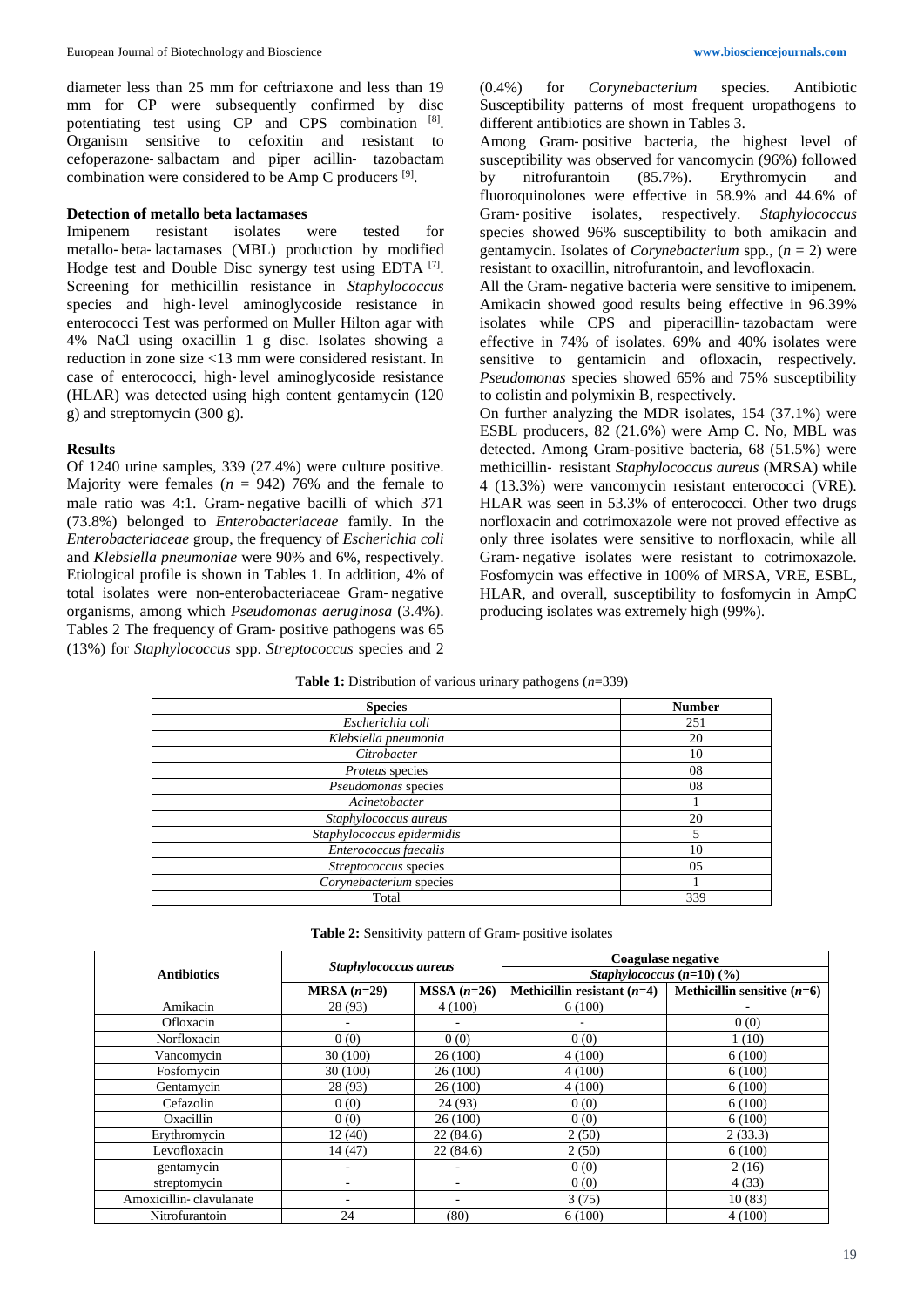|                         | Enterobacteriaceae (%) |                    |               | Pseudomonas aeruginosa $(n=16)$ |                          |                          |
|-------------------------|------------------------|--------------------|---------------|---------------------------------|--------------------------|--------------------------|
| <b>Antibiotics</b>      | ESBL $(n=146)$         | Non-ESBL $(n=133)$ | AmpC $(n=92)$ | ESBL $(n=4)$                    | Non-ESBL $(n=10)$        | AmpC $(n=2)$             |
| Amikacin                | 146 (100)              | 132 (98)           | 84 (91)       | 4(100)                          | 10(100)                  | 2(100)                   |
| Gentamycin              | 118 (80)               | 124 (92)           | 68            | (73)                            | 10(100)                  | 2(100)                   |
| Ofloxacin               | 36(24)                 | 96(71)             | 12(13)        |                                 |                          |                          |
| Norfloxacin             | 0(0)                   | 3(2.2)             | 0(0)          | 0(0)                            | 0(0)                     | 0(0)                     |
| Ceftriaxone             | 8(5.4)                 | 134 (100)          | 0(0)          | $\overline{\phantom{a}}$        |                          |                          |
| Cefoparazone            | 0(0)                   | 134 (100)          | 0(0)          | $\overline{\phantom{a}}$        | $\overline{\phantom{a}}$ |                          |
| Cefixime                | 20(13)                 | 120 (89)           | 0(0)          | $\blacksquare$                  |                          |                          |
| Ceftazidime             |                        |                    |               | 2(50)                           | 10(100)                  | 0(0)                     |
| Cefepime                | 50(34)                 | 134 (100)          | 14(15)        | $\overline{a}$                  |                          | $\overline{\phantom{a}}$ |
| Cefpodoxime             | 0(0)                   | 72 (53)            | 0(0)          | $\overline{\phantom{a}}$        | $\overline{\phantom{a}}$ | $\overline{\phantom{a}}$ |
| Cefoperazone-salbactum  | 146 (100)              | 134 (100)          | 0(0)          | $\overline{\phantom{a}}$        |                          | $\overline{\phantom{a}}$ |
| Ceftriaxone-salbactam   | 146 (100)              | 134 (100)          | ۰             | $\overline{a}$                  |                          |                          |
| Piperacillin            |                        |                    | ۰             | 0(0)                            | 10(100)                  | 0(0)                     |
| Piperacillin-tazobactum |                        |                    | ۰             | 4(100)                          | 10(100)                  | 0(0)                     |
| Ticarcillin             |                        | $\blacksquare$     |               | 2(50)                           | 10(100)                  | 1(50)                    |
| Nitrofurantoin          | 104(71)                | 132 (98)           | 60(65)        | 4(100)                          | 6(60)                    | 2(100)                   |
| Colistin                |                        | $\overline{a}$     |               | 2(50)                           | 8(80)                    | 2(100)                   |
| Polymyxin B             |                        |                    |               | 2(50)                           | 10(100)                  | 2(100)                   |
| Cotrimoxazole           | 0(0)                   | 0(0)               | 0(0)          | 0(0)                            | 0(0)                     | 0(0)                     |
| Fosfomycin              | 146 (100)              | 134 (100)          | 88(95)        | 4(100)                          | 10(100)                  | 2(100)                   |
| Imipenem                | 146 (100)              | 134 (100)          | 88(95)        | 4(100)                          | 10(100)                  | 2(100)                   |

**Table 3:** Sensitivity pattern of ESBL producing, non‑ ESBL and Amp C

### **Discussion**

This study was conducted to evaluate the potential of certain older antibiotics in the treatment of UTIs, especially against MDR pathogens. In our study, *E. coli* (65%) was the most common pathogen followed by *S*. *aureus* (11%). Okonko *et al* [10] . Also reported similar findings in their study.

Compared to other antibiotics, aminoglycosides, carbepenems, glycopeptides and colistin showed good results, but all these are parenteral antibiotics. Limited options of oral antibiotics are available for the treatment of UTI.

Significant resistance to cotrimoxazole and norfloxacin, which concur with reports of previous studies  $[11, 12]$ . The other two oral antibiotics, which were tested in this study were nitrofurantoin and fosfomycin, but nitrofurantoin showed decreased susceptibility against MDR bacteria. As high as 99% of the MDR isolates were sensitive to fosfomycin in our study.

Fosfomycin (FOS) is broad spectrum antibiotic which acts on proliferating bacteria by inhibiting cell wall and early murein/peptidoglycan synthesis. Other properties of this drug include inhibition of bacterial adhesion to epithelial cells, exopolysaccharide biofilm penetration, immunomodulatory effect, phagocytosis promotion and protection against the nephrotoxicity caused by other drugs. Fosfomycin has emerged as a promising treatment option. It has rare adverse reactions which develop in 1-8% of all patients, with the most common ones being diarrhea, nausea, vomiting, skin rash, heartburn, vaginitis, headache, chills and asthenia <a>[13]</a>. Fosfomycin has a low molecular weight and a relatively long half-life (mean half-life-SD, 5.7 -2.8 h) and therefore, penetrates various tissues with ease, achieving the minimum inhibitory concentrations needed to inhibit the growth of most pathogens.<sup>[3]</sup> Resistance rate is low and most frequently acquire by chromosomal mutations that do not spread easily.<sup>[14]</sup> Clinical studies have shown fosfomycin to be effective for the treatment of lower UTIs due to ESBL‑ producing Members of the *Enterobacteriaceae*<sup>[15, 16]</sup>. Fosfomycin has been reported to have high activity against the majority of *Enterobacteriaceae*, but not toward the Gram‑ positive bacteria<sup>[17]</sup>. However, in our study 100% of VRE isolates showed susceptibility to fosfomycin. This finding is in concordance with study of Shrestha *et al* [18] . Who reported 98.7% of sensitivity among VRE isolates to fosfomycin.

In previous studies, around 10% of strains of *P*. *aeruginosa*, were resistant to fosfomycin <sup>[19]</sup>. Current studies on *P*. *aeruginosa* isolates demonstrated higher rates of resistance to fosfomycin *in vitro* [20] . However, our *P*. *aeruginosa*  isolates showed 100% susceptibility to fosfomycin. This finding could be because most of *P*. *aeruginosa* isolates were sensitive strains. Polymyxin B and colistin also demonstrated good results against *Pseudomonas* spp.

### **Conclusion**

Fosfomycin is a bactericidal agent showing low level of resistance as compared to other antibiotics. Antimicrobial activity of fosfomycin, especially against MDR pathogens, makes it an effective and safe drug in the treatment of UTIs due to Gram‑ positive and Gram‑ negative bacteria, especially in cases involving MDR pathogens in which previous antibiotics have failed to cure the infection or when patients are intolerant to the antibiotics considered as first-line treatment agents.

### **References**

- 1. Stamm WE, Norrby SR. Urinary tract infections: Disease panorama and challenges. J Infect Dis, 2001:183 Suppl 1:S1-4.
- 2. Grude N, Tveten Y, Kristiansen BE. Urinary tract infections in Norway: Bacterial etiology and susceptibility. A retrospective study of clinical isolates. Clin Microbiol Infect,2001:7:543‑ 7.
- 3. Falagas ME, Giannopoulou KP, Kokolakis GN, Rafailidis PI. Fosfomycin: Use beyond urinary tract and gastrointestinal infections. Clin Infect Dis.2008:46:1069-77.
- 4. Beckford‑ Ball J. Management of suspected bacterial